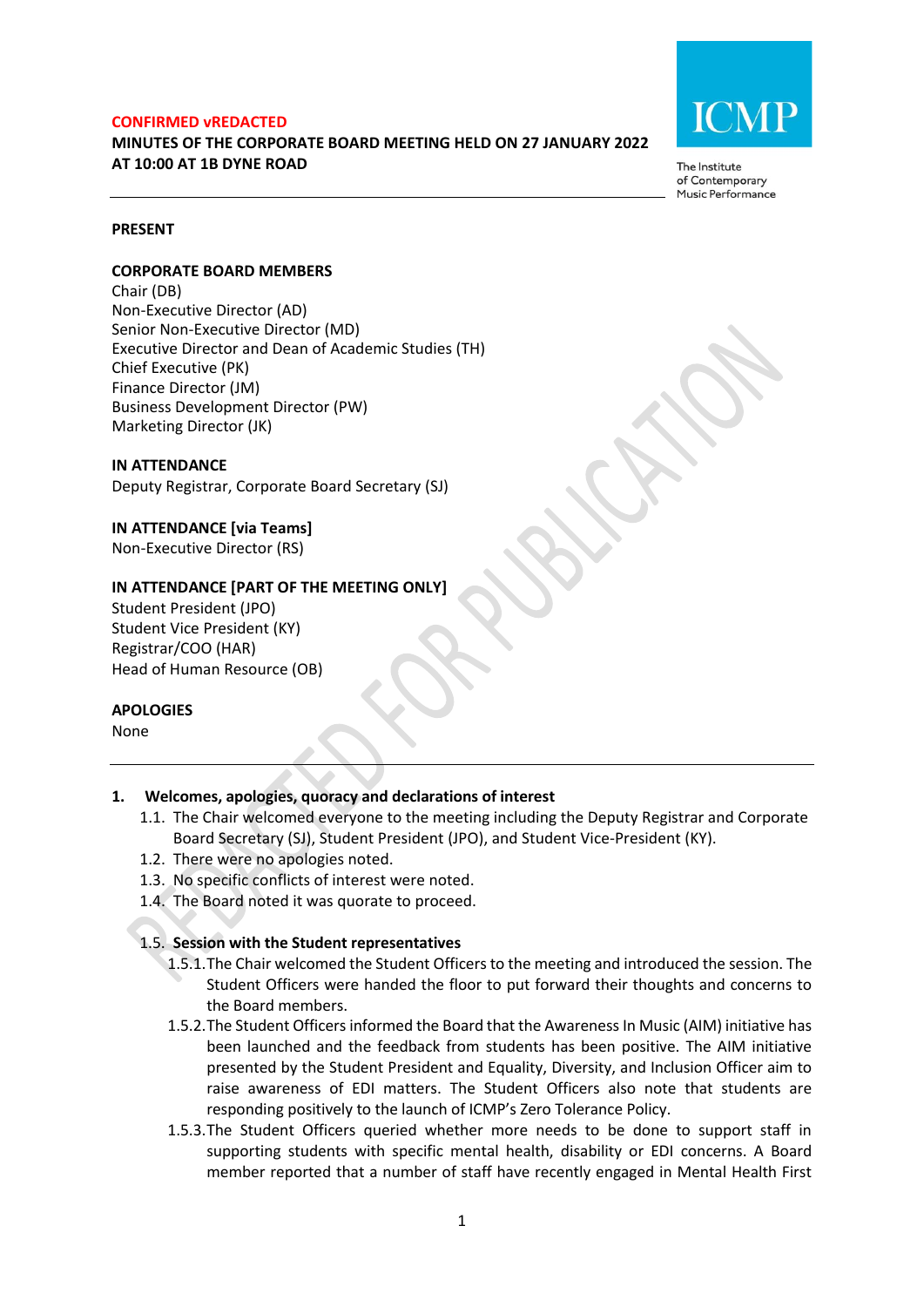Aid training and this is due to be rolled out further across the teams. It was also agreed that Student Officers should be offered this training.

# **Action: Board Secretary to raise Student Officer MHFA training with Student Engagement Officer and HR.**

- 1.5.4.It was noted that the Student Services Team are equipped to support a range of disabilities both in the classroom and across the organisation. Additionally, HR are putting together plans for staff training, specifically from an EDI perspective.
- 1.5.5.The Student Officers provided an update on the Student Societies and a number of social events that have been arranged.
- 1.5.6.The Student Officers also noted ongoing discussion with ICMP staff on additional support and induction events for international students.
- 1.5.7.The Student Officers spoke of the upcoming student society events, master classes and social activities and noted that these support in the building of an ICMP community and provide a sense of inclusion.
- 1.5.8.A Board member asked if the Student Officer are seeing an increase in mental health disclosures. The Student Officers reported that they were, and students are being more open to raise and discuss.
- 1.5.9.The Chair asked if the Student Officers had any reflections on the response to the pandemic and any practice that should be continued. The Student Officers noted that there is a benefit to joining meetings via Teams and being able to access lecture recordings. The Student Officers also noted that the investment in Canvas had been recognised. A Board member noted that moving forward, ICMP will retain some elements of the online provision, however, as a face-to-face institution, this will be an added benefit instead of a replacement. Online provision will be an enhancement to the existing curriculum.
- 1.5.10. The Student Officers noted the launch of the National Student Survey and offered to support with the promotion of it.
- 1.5.11. A Board member noted the ongoing development of a programme of engagement between the Board and Students. It was intended that a group of students will meet with the Board in April.
- 1.5.12. The Student Officers spoke of the benefit of speaking directly with students to gather feedback.
- 1.5.13. The ongoing DAPs consultation was noted.
- 1.5.14. The Chair thanked the Student Officers for their engagement.

# *JPO and KY left the meeting*

### **2. Previous Minutes and matters arising**

2.1. The minutes of the meeting held Thursday 14 October 2021 were confirmed as a true and accurate record of the meeting subject to a minor correction in item 8.

**DECISION:** The minutes were approved as a correct record of the meeting on 14 October 2021 pending a minor correction.

**DECISION:** Following discussion, the redacted version of the minutes was approved for publication.

### 2.2. **Matters Arising**

2.2.1.Members received an update on actions from the previous meeting.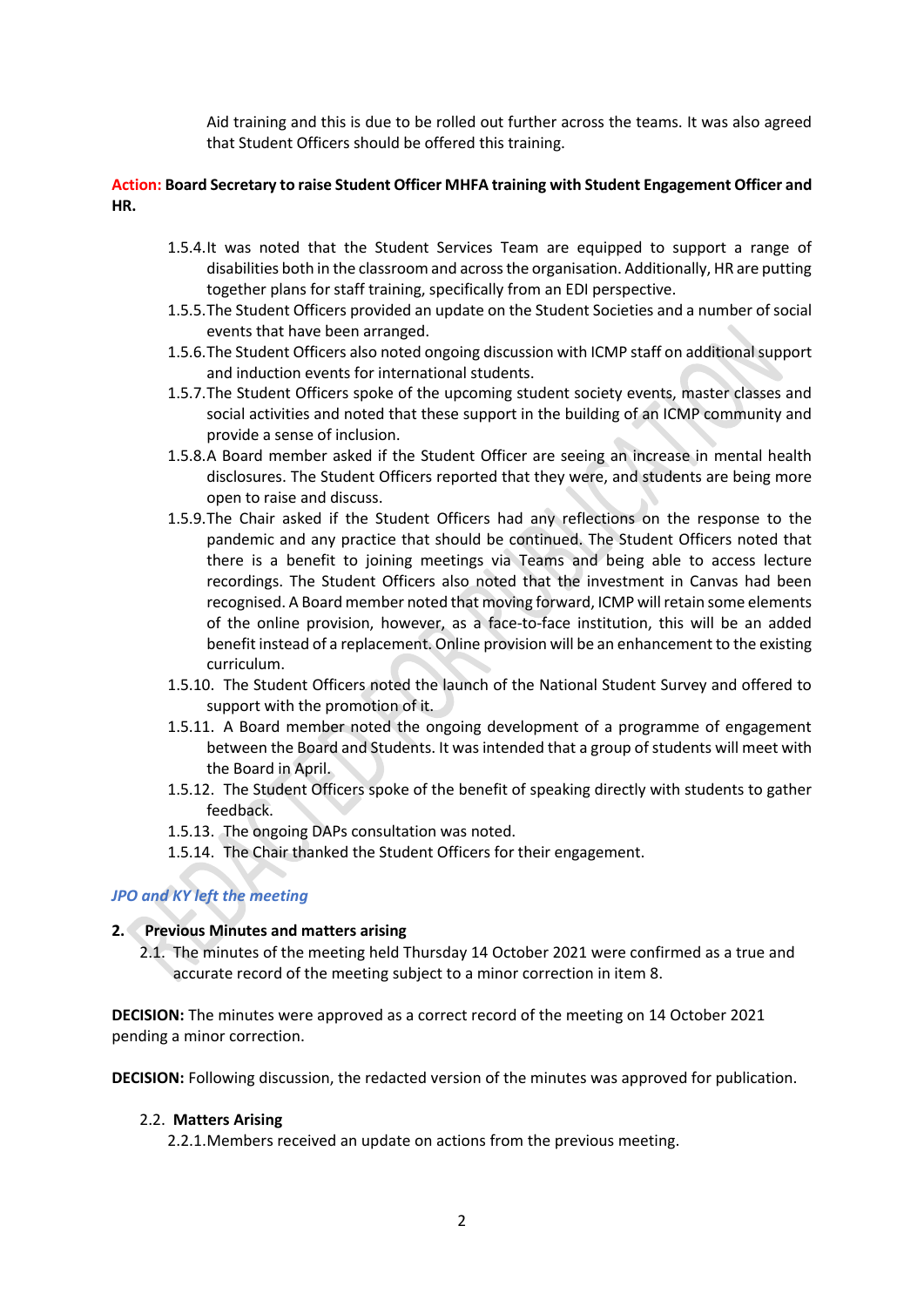# **Matters arising from Corporate Board meeting on 14 October 2021**

| Point    | <b>Action to be taken</b>                                      | <b>Target</b> | <b>Action</b> | <b>Success indicators</b>      | Report | <b>Date</b> | <b>Status and</b>                |
|----------|----------------------------------------------------------------|---------------|---------------|--------------------------------|--------|-------------|----------------------------------|
|          |                                                                | date          | by            |                                | to     | completed   | <b>Evaluation</b>                |
| 1. CB1   | A suite of financial performance policies will be              | April 2021    | JM            | Vfm report presented           | Chair  |             | Ongoing - Update due in April    |
|          | presented to Audit Committee and a draft vfm report April 2022 |               |               |                                |        |             |                                  |
| 2020/21  | will be presented to the Corporate Board.                      |               |               |                                |        |             | Value for Money operational plan |
|          |                                                                |               |               |                                |        |             | and Financial Regulation         |
|          |                                                                |               |               |                                |        |             | Framework presented under item   |
|          |                                                                |               |               |                                |        |             | 6 below.                         |
| 2. CB3   |                                                                |               |               |                                |        |             |                                  |
| 2020/21  |                                                                |               |               |                                |        |             |                                  |
|          |                                                                |               |               |                                |        |             |                                  |
| 3. Away  | A digitised asset list will be compiled and reconciled,        |               |               | April 2022 JM/PW List in place | CB     |             | Ongoing - Update due in April    |
| Day June | with maintenance and depreciation included in the              |               | /HaR          |                                |        |             |                                  |
| 2021     | operational plan, within the next year.                        |               |               |                                |        |             |                                  |
| 4. Away  |                                                                |               |               |                                |        |             |                                  |
| Day June |                                                                |               |               |                                |        |             |                                  |
| 2021     |                                                                |               |               |                                |        |             |                                  |
|          |                                                                |               |               |                                |        |             |                                  |
| 5. Away  | The CE will complete the actions arising from                  | Oct 2021      | <b>PK</b>     | Action table updated           | CB     | Jan 2022    | Complete - on agenda             |
|          | Day June appraisals and revise the action table.               |               |               |                                |        |             |                                  |
| 2021     |                                                                |               |               |                                |        |             |                                  |
| 6. CB1   | TH to organise a meeting between the Corporate                 | Jan 2022      | <b>TH</b>     | Meeting arranged               | Chair  | Jan 2022    | Complete - Bi-annual event that  |
| 2021/22  | Board non-executive Directors and the AcBo                     |               |               |                                |        |             | has now been included on         |
|          | independent members prior to the April 2022                    |               |               |                                |        |             | schedule of business.            |
|          | Corporate Board meeting.                                       |               |               |                                |        |             |                                  |
| 7. CB1   | PK to clarify with the Deputy Registrar whether                | Jan 2022      | <b>PK</b>     | <b>Process clarified</b>       | Chair  |             | Ongoing - Proposal to be         |
| 2021/22  | members of Corporate Board sub-committees should               |               |               |                                |        |             | submitted in April.              |
|          | be co-opted in the first instance pending formal               |               |               |                                |        |             |                                  |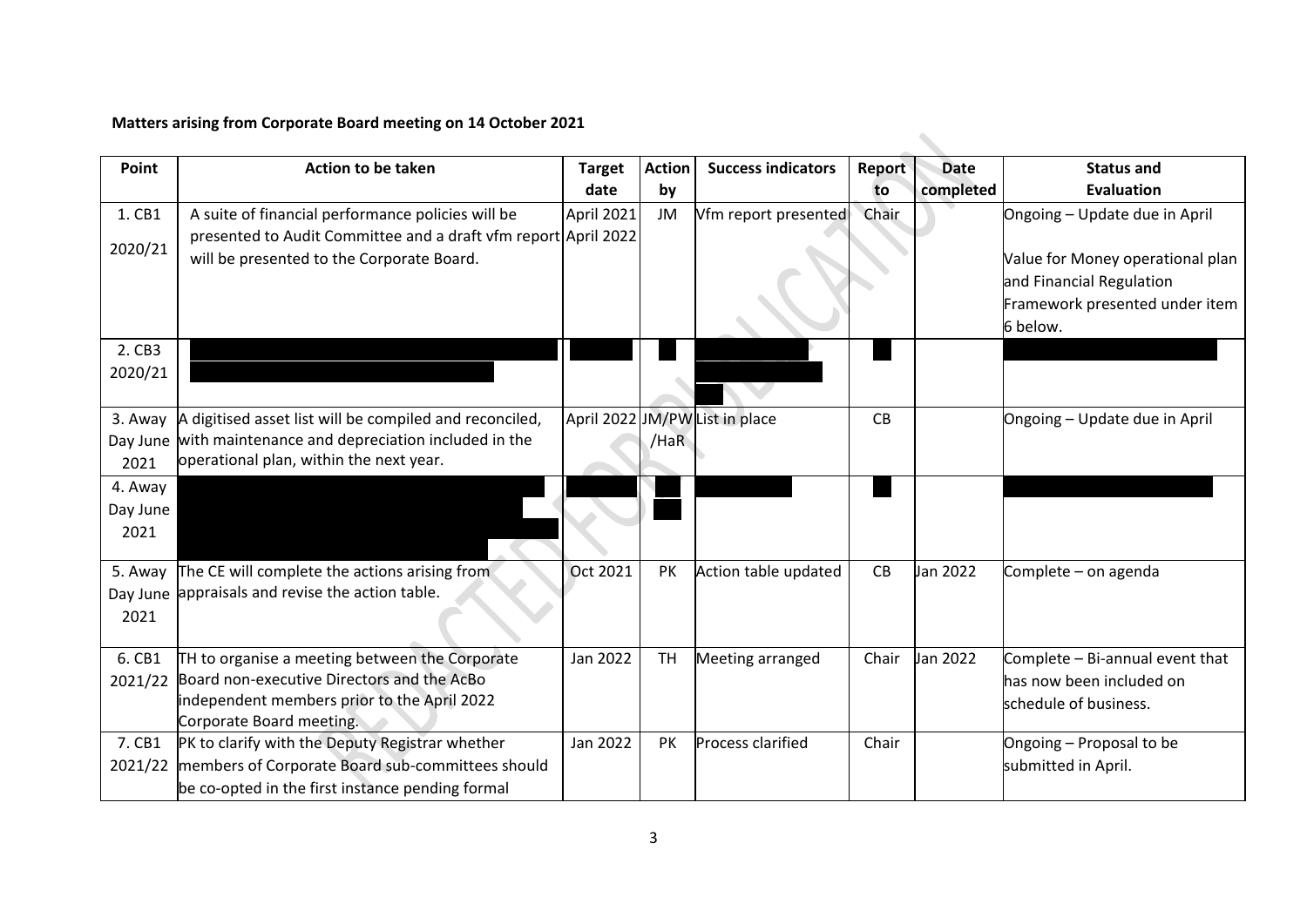|         | approval or whether this could be left to the discretion |             |           |                                   |       |                                  |
|---------|----------------------------------------------------------|-------------|-----------|-----------------------------------|-------|----------------------------------|
|         | of the sub-committee Chair.                              |             |           |                                   |       |                                  |
| 8. CB1  | How to connect ICMP provision with value-added           | Apr 2022    |           | PK/TH Case studies built          | Chair | Ongoing - Update due in April    |
| 2021/22 | employment outcomes? Case studies and analysis           |             |           |                                   |       |                                  |
|         | required.                                                |             |           |                                   |       |                                  |
| 9. CB1  | Review action plan for non-continuation, with a view     | Jan 2022    | <b>TH</b> | Plan reviewed                     | Chair | Complete - on agenda             |
| 2021/22 | to making more targeted action sooner in the process     |             |           |                                   |       |                                  |
|         | and developing greater understanding of the reasons      |             |           |                                   |       |                                  |
|         | for dropping out.                                        |             |           |                                   |       |                                  |
| 10. CB1 | Develop 3-year non-continuation position to              | Jan 2022    | TH        | Data                              | Chair | Complete - on agenda             |
| 2021/22 | understand the 'shape' of progress in the area of non-   |             |           | analysed/presented                |       |                                  |
|         | continuation and identifying specific pandemic-related   |             |           |                                   |       |                                  |
|         | issues.                                                  |             |           |                                   |       |                                  |
|         |                                                          |             |           |                                   |       |                                  |
| 11. CB1 | Present update against high level Dashboard at           |             |           | Jan 2022 PW/TH Dashboard progress | Chair | Ongoing - Dashboard              |
| 2021/22 | January 2022 meeting                                     |             |           | /HAR presented                    |       | presentation delivered, however, |
|         |                                                          |             |           |                                   |       | dashboard also needs recruitment |
|         |                                                          |             |           |                                   |       | ldata.                           |
| 12. CB1 | Present progress report against NSS and non-             | Jan         |           | TH/PK Report presented and        | Chair | Complete - Now a standing item   |
| 2021/22 | continuation at each Corporate Board meeting for         | $2022$ /ong |           | included as standing              |       | on the agenda.                   |
|         | foreseeable future.                                      | oing        |           | item on agendas                   |       |                                  |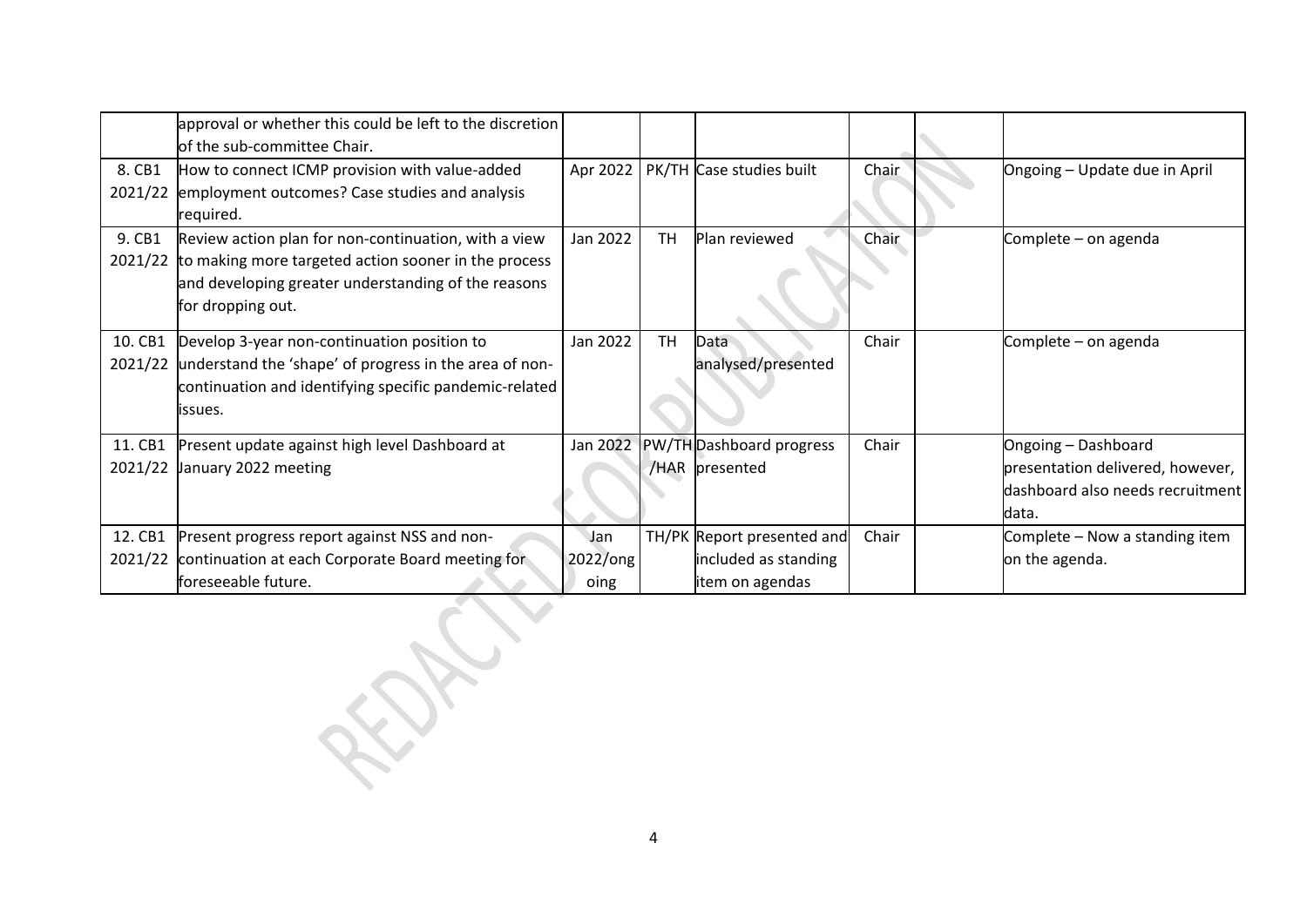# **3. Chair's actions.**

- 3.1. The Board noted that the Annual OfS Prevent Report was **approved**.
- 3.2. The Board noted that the Annual OfS Financial return was **approved**.
- 3.3. The Chair thanked the Finance Director and Head of Student Support for the detailed and high-quality papers.

# **ITEMS FOR APPROVAL**

# **4. NSS Action Plan**

- 4.1. The Board received and noted the NSS action plan. It was noted that the action plan was discussed and approved by Academic Board. The Board supported the thematic approach.
- 4.2. The Board discussed whether this should remain as an item for approval. It was agreed that the Schedule of Business will be amended, and this item will be for noting going forward.

# **DECISION:** The Board **approved** the NSS action plan.

**ACTION: Board Secretary to update the Schedule of Business and move NSS action plan to items for information.**

# **5. Quality Assurance and Enhancement**

- 5.1. The committee received and noted the annual Self-evaluation document (SED) and Quality Improvement Plan (QIP)
- 5.2. Following on from the NSS action plan themes (item 4) a Board member queried whether Learning Resources should also be considered as a theme. TH acknowledged that three key themes were identified to streamline the action plan. This does not discourage future improvements elsewhere.
- 5.3. A Board member requested clarification on the non-continuation data presented. It was noted that this percentage is the number of students that have progressed.
- 5.4. The Board discussed whether this item needs to remain as an item for endorsement. It was agreed that the Schedule of Business will be amended, and this item will be received for noting going forward.

**DECISION:** The Board endorsed the SED and QIP.

# **ACTION: Board Secretary to update the Schedule of Business and move SED and QIP to items for information.**

# **6. Finance Documents**

# 6.1. **Financial Regulations and Policy Document**

- 6.1.1.The committee received the financial regulation and policy document.
- 6.1.2.It was noted that this document has been received and discussed at AuCo and comes to Board with recommendation for approval.
- 6.1.3.The Chair thanked the Finance Director for the high-quality paperwork.

**DECISION:** The Board **approved** the Financial Regulations and Policy Document.

### 6.2. **Value for Money Operational Plan**

- 6.2.1.The committee received the Value for Money operational plan.
- 6.2.2.It was noted that this document has been received and discussed at AuCo and comes to Board with the recommendation for approval. It was noted that the operational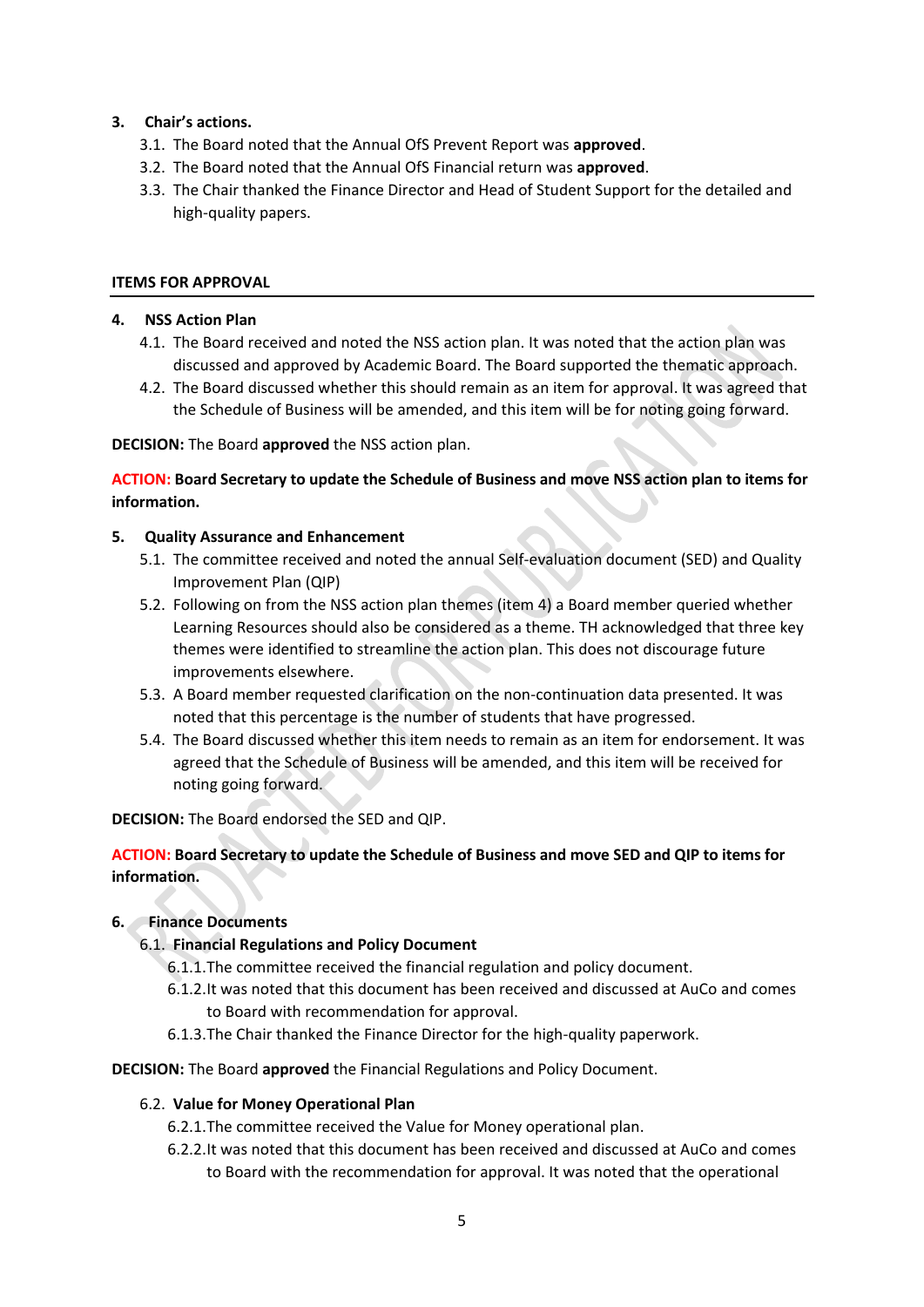plan, following approval, will be monitored quarterly as with all other departmental operational plans.

**DECISION:** The Board **approved** the Value for Money operational plan.

### **ITEMS FOR DISCUSSION**



# **8. Strategic Risk Report inc. Student Protection Plan**

8.1. The Board discussed the Strategic Risk Report and noted several amendments to the Strategic Risk Register.

# **9. OfS Compliance with conditions of registration report**

- 9.1. **Report on registration condition E4: Notification of changes to the OfS register.** 
	- 9.1.1.The Board received and noted no changes. Going forward this item will be received for information.
- 9.2. **Report on registration condition F3 – Provision of Information to the OfS.**
	- 9.2.1.The Board received and noted the report on registration condition F3. As above, this item will be received for information.

**ACTION: Board Secretary to update the Schedule of Business and move Report on registration condition E4 and F3 to items for information.**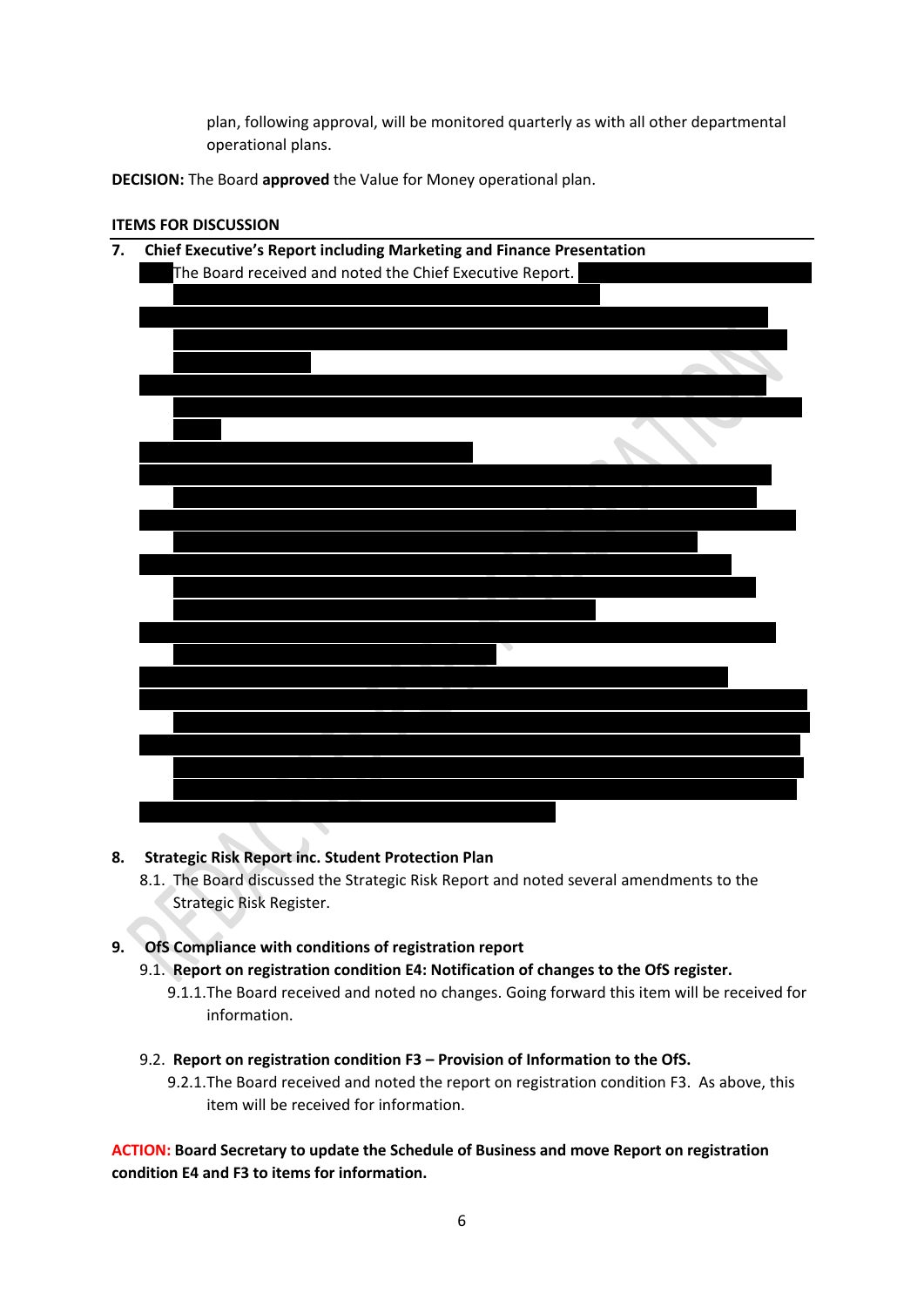### **10. Annual Programme Monitoring Data**

- 10.1. The Board received the annual programme monitoring data report. It was noted that this is the current reporting mechanism and will be superseded by the dashboard.
- 10.2. A Board member asked for clarification on the 80% threshold and how this relates to other providers. It was noted that this is an internal metric that is closely aligned to the national average. It was noted that at module level, where satisfaction is below 80%, action is taken to investigate the issue.
- 10.3. Board members requested for the data to be represented via the dashboard.

#### **ACTION: Dean to arrange programme monitoring data to be presented via the dashboard.**

#### **11. Regulatory Student Outcomes**

11.1. The Board noted and received the paper outlining ICMP's non-continuation and graduate outcomes performance. The Board noted the details around the ongoing work with respect to non-continuation and the work of the Student Engagement Working Group.

#### **12. Report on Board Appraisals**

- 12.1. The Board received and noted the report on Board Appraisals. Members confirmed the report was an accurate summary.
- 12.2. The Board was directed to Appendix 1, previous actions outstanding. The Board noted that challenges presented by the pandemic however, the outstanding actions are now progressing.
- 12.3. The Board discussed what more can be done to support the industry NED and acknowledged that there is more work to be done.

#### **13. Board away day**

- 13.1. It was noted that the Board away day will take place Wednesday 22 Thursday 23 June 2022. Board members were requested to send agenda items and recommendations for external speakers to the Chief Executive.
- 13.2. A draft agenda will be presented at the April meeting.

#### **14. Board engagement with staff, students and calendar of events**

14.1. The Board received and noted the proposed schedule of events for Board members to attend. Non-executive Board members were keen to engage and would welcome advance notice of key events.

#### *HaR was welcomed to the meeting*

#### **15. Programme Health Dashboard**

- 15.1. The Chair welcomed Registrar and COO to the meeting. The Board received a presentation on the newly developed *ICMP Dashboard*. The function of the dashboard is to monitor the performance of ICMP and its programmes. It was confirmed that the metrics are aligned to the OfS metrics to not only monitor the health of programmes but also ensure compliance with the ongoing conditions of OfS registration.
- 15.2. The anticipated launch date is September 2022 to align to the quality and governance cycle.
- 15.3. The Board supported the development of the dashboard and thanked the Registrar and COO and Business Intelligence Analyst.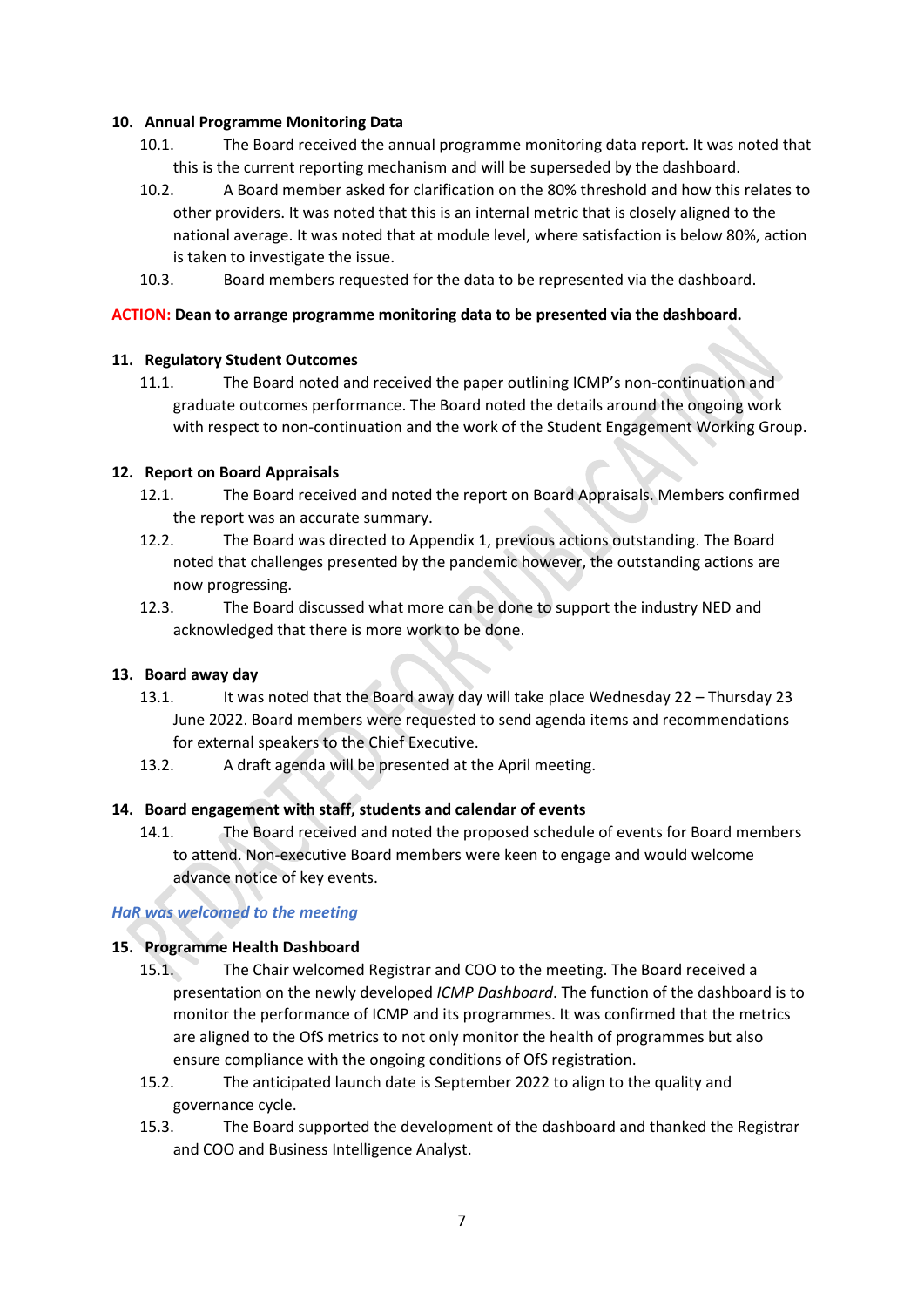### **16. Access and Participation Update Report**

- 16.1. Board members requested that this item be moved to 'for discussion'. The paper was presented by the Registrar and COO and has been submitted with endorsement from AcBo and ExCo.
- 16.2. The Board noted that a revised APP plan will need to be submitted and approved due to three amendments to the original proposal:

 $\mathcal{F}_{\mathcal{F}}$  is less than originally anticipated and therefore less spend on the forecast spend on the forecast spend on

- A review of the bursary scheme has been undertaken,
- There is staffing that should have been included in the existing plan.
- 16.3. It was acknowledged that there is a lot of anticipated change going forward with the new APP Minister.
- 16.4. The Board support the recommendation to submit a revised investment plan to the Office for Students.

#### **17. Update on OfS consultation on student outcomes and TEF**

17.1. The paper was presented by the Registrar and COO. It was noted that the Office for Student has launched a number of consultation on the student outcomes and TEF and this paper provided an overview of the key points.



# *HaR left the meeting*

### *OB was welcomed to the meeting*

#### **18. HR Responsibilities**

18.1. The Chair welcomed the Head of Human Resources to the meeting. The Board received a presentation on the HR responsibilities of the Corporate Board.



18.3. It was noted that ICMP is compliant with legislation with respect to equality, diversity and inclusivity. A board member noted the positive comments from the student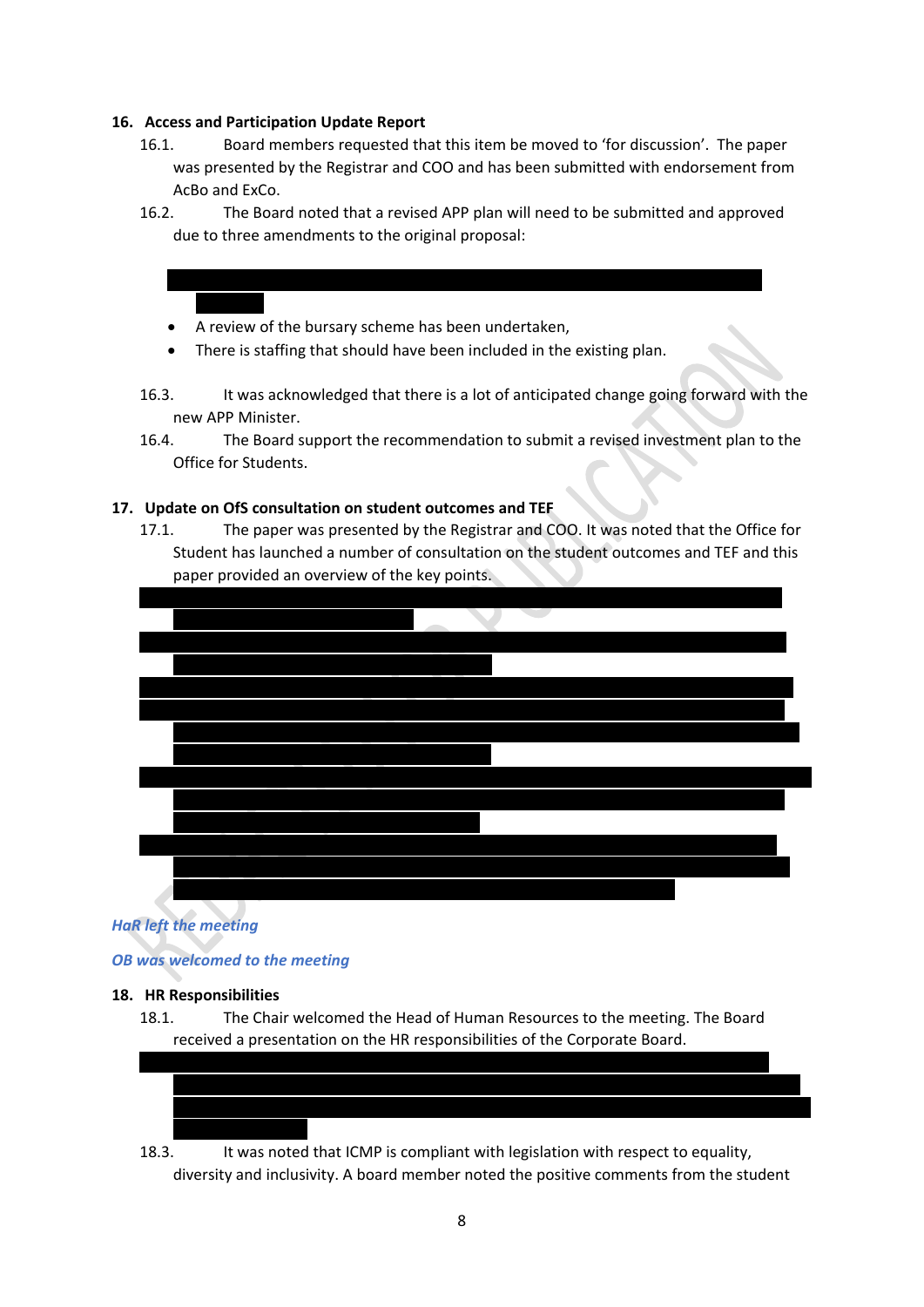meeting earlier. Members of the Board will be invited to attend the EDI conference in June. The Board discussed the annual EDI report and the Head of HR provided clarification on a number of points.

- 18.4. The Board noted that the appointment and succession planning of the Chief Executive sits with the Board.
- 18.5. The Board noted its responsibilities with regards to appraisals.

### *OB left the meeting*



#### **ITEMS FOR INFORMATION**

#### **20. Subcommittee Business**

- 20.1. Executive Committee report and minutes
- 20.2. Academic Board report and minutes
- 20.3. RGPC report and minutes
- 20.4. Audit Committee report and minutes

#### **21. Health, Safety & Security Quarterly report**

21.1. The Board received and noted the Health, Safety and Security reports.

#### **22. Quality Assurance and Enhancement report**

22.1. The Board received and noted the Quality Assurance and Enhancement report.

#### **23. Safeguarding and Prevent quarterly monitoring report**

23.1. The Board received and noted the quarterly Safeguarding and Prevent monitoring report.

#### **24. DAPs Transition Group update report**

24.1. The Board received and noted the ongoing actions from the DAPs transition working group.

## **25. Report on OfS Registration Conditions**

25.1. **Report on registration condition A1 - APP Plan**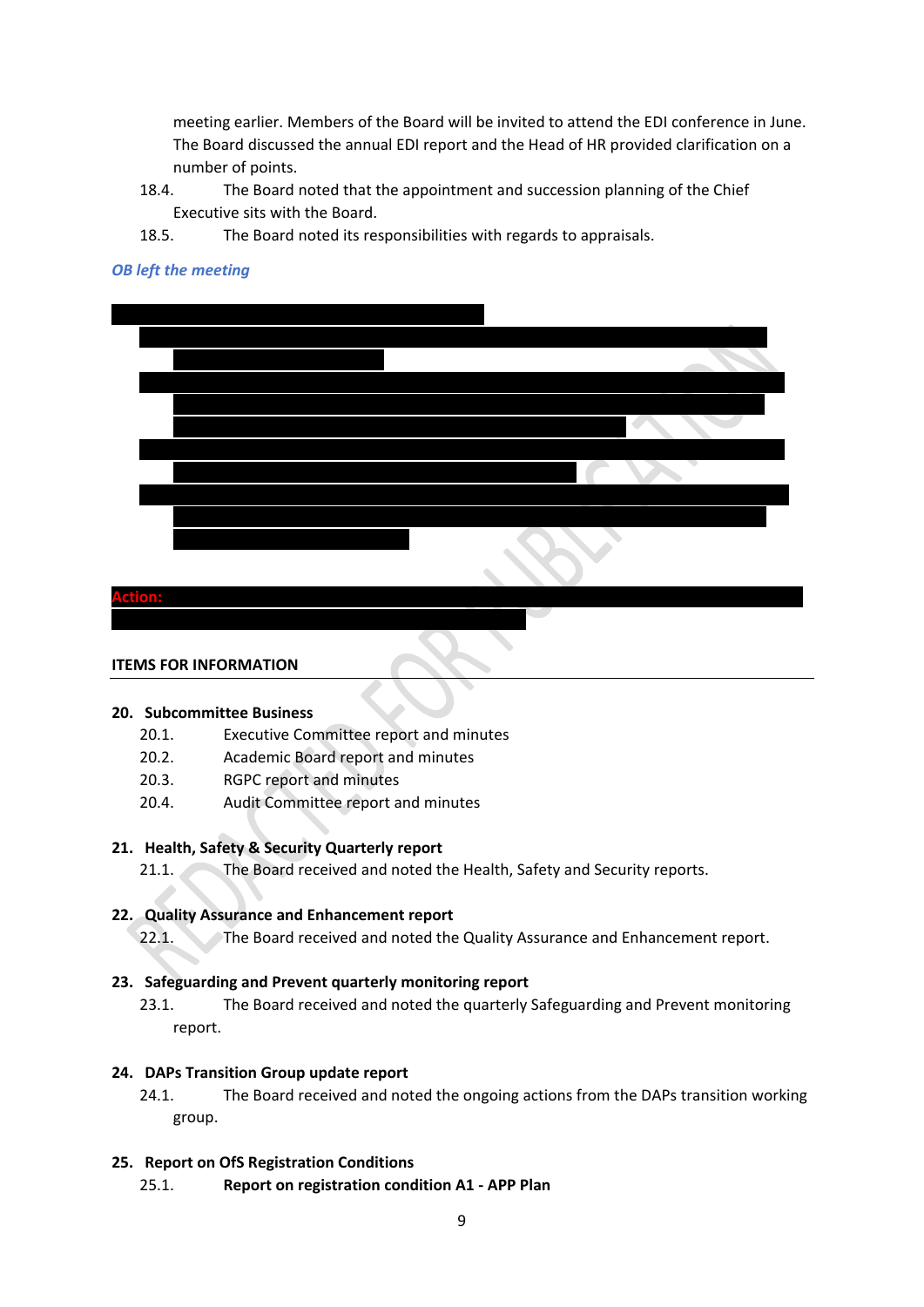- 25.1.1. The Board received and noted the report on registration condition A1.
- 25.2. **Report on registration condition D - Financial viability and sustainability** 25.2.1. The Board received and noted the report on registration condition D.

#### 25.3. **Report on registration condition E1 - Public interest governance**

27.1. Agenda item was noted as part of item 2.2, Matters Arising.

- 25.3.1. The Board received and noted the report on registration condition E1.
- 25.4. **Report on registration condition F4 - Provision of information to the DDB**  25.4.1. The Board received and noted the report on registration condition F4.
- 25.5. **Report on registration condition G2 - Compliance with T&Cs of financial support**  25.5.1. The Board received and noted the report on registration condition G2.

#### **26. Governance Review**

26.1. The Board noted that preparation for the external governance review is underway. It is expected that an update report will be provided in April.

#### **ANY OTHER BUSINESS**

#### **28. Date of next meeting:**

Thursday 28 April, 2022. It was noted that the meeting will commence at 09:30 with the Student Officer meeting and a programme of activities will be scheduled for the afternoon.

*The meeting concluded at 13:00*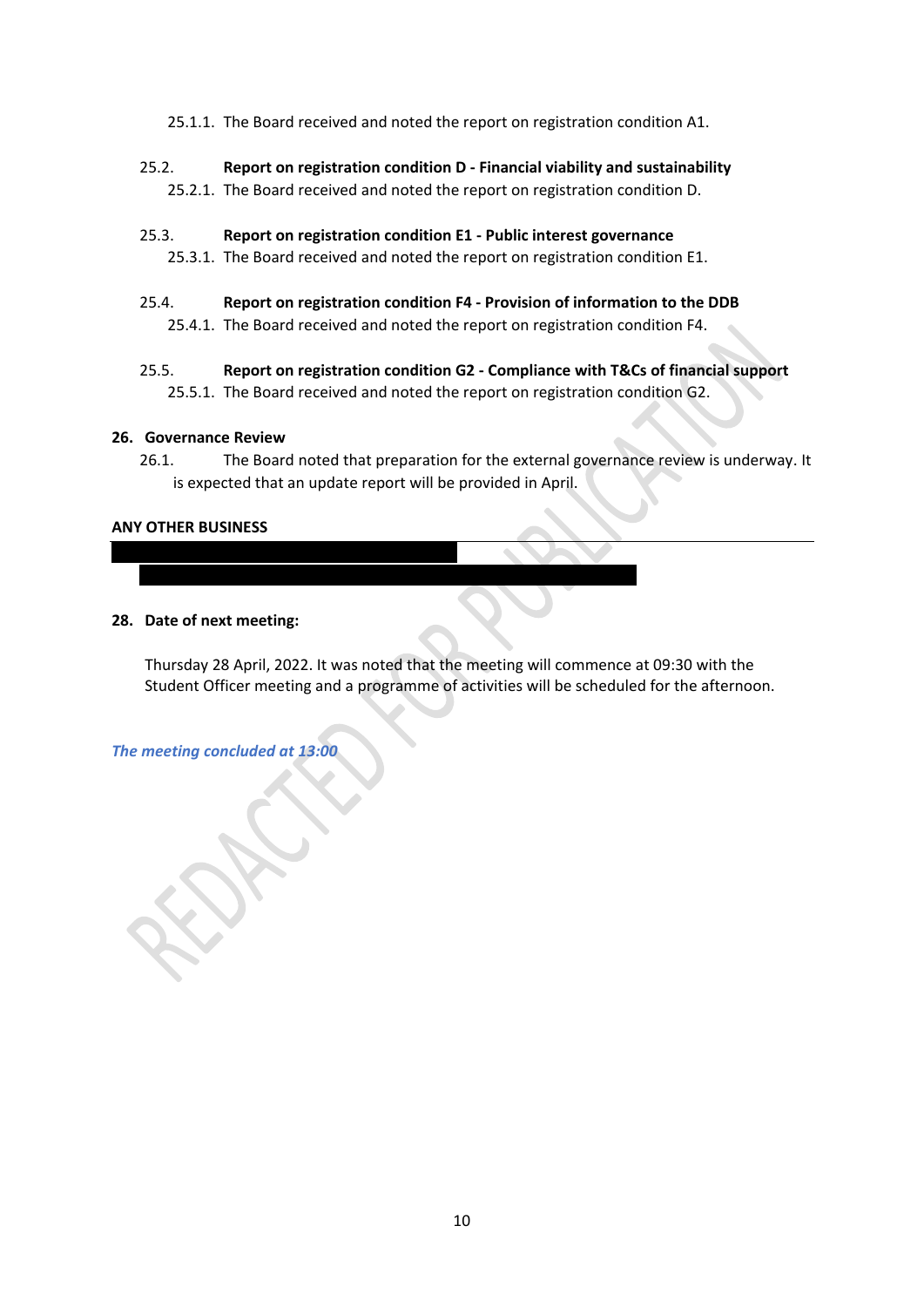# **Matters arising from Corporate Board meeting on 27 January 2022**

| Point                                   | <b>Action to be taken</b>                                                                                                                                                                                                                          | <b>Target</b><br>date | <b>Action</b><br>by | <b>Success indicators</b>      | Report<br>to | <b>Date</b><br>completed | <b>Status and</b><br><b>Evaluation</b>                                                                                                      |
|-----------------------------------------|----------------------------------------------------------------------------------------------------------------------------------------------------------------------------------------------------------------------------------------------------|-----------------------|---------------------|--------------------------------|--------------|--------------------------|---------------------------------------------------------------------------------------------------------------------------------------------|
| 1. CB1<br>2020/21                       | A suite of financial performance policies will be<br>presented to Audit Committee and a draft vfm report April 2022<br>will be presented to the Corporate Board.                                                                                   | April 2021            | JM                  | Vfm report presented           | Chair        |                          | Ongoing - Update due in April<br>Value for Money operational plan<br>and Financial Regulation<br>Framework presented under item<br>6 below. |
| 2. CB3<br>2020/21                       |                                                                                                                                                                                                                                                    |                       |                     |                                |              |                          |                                                                                                                                             |
| Day June<br>2021<br>4. Away<br>Day June | 3. Away A digitised asset list will be compiled and reconciled,<br>with maintenance and depreciation included in the<br>operational plan, within the next year.                                                                                    |                       | /HaR                | April 2022 JM/PW List in place | CB           |                          | Ongoing - Update due in April                                                                                                               |
| 2021<br>5. CB1<br>2021/22               | PK to clarify with the Deputy Registrar whether<br>members of Corporate Board sub-committees should<br>be co-opted in the first instance pending formal<br>approval or whether this could be left to the discretion<br>of the sub-committee Chair. | Jan 2022              | PK                  | <b>Process clarified</b>       | Chair        |                          | Ongoing - Proposal to be<br>submitted in April.                                                                                             |
| 6. CB1<br>2021/22                       | How to connect ICMP provision with value-added<br>employment outcomes? Case studies and analysis<br>required.                                                                                                                                      | Apr 2022              |                     | PK/TH Case studies built       | Chair        |                          | Ongoing - Update due in April                                                                                                               |